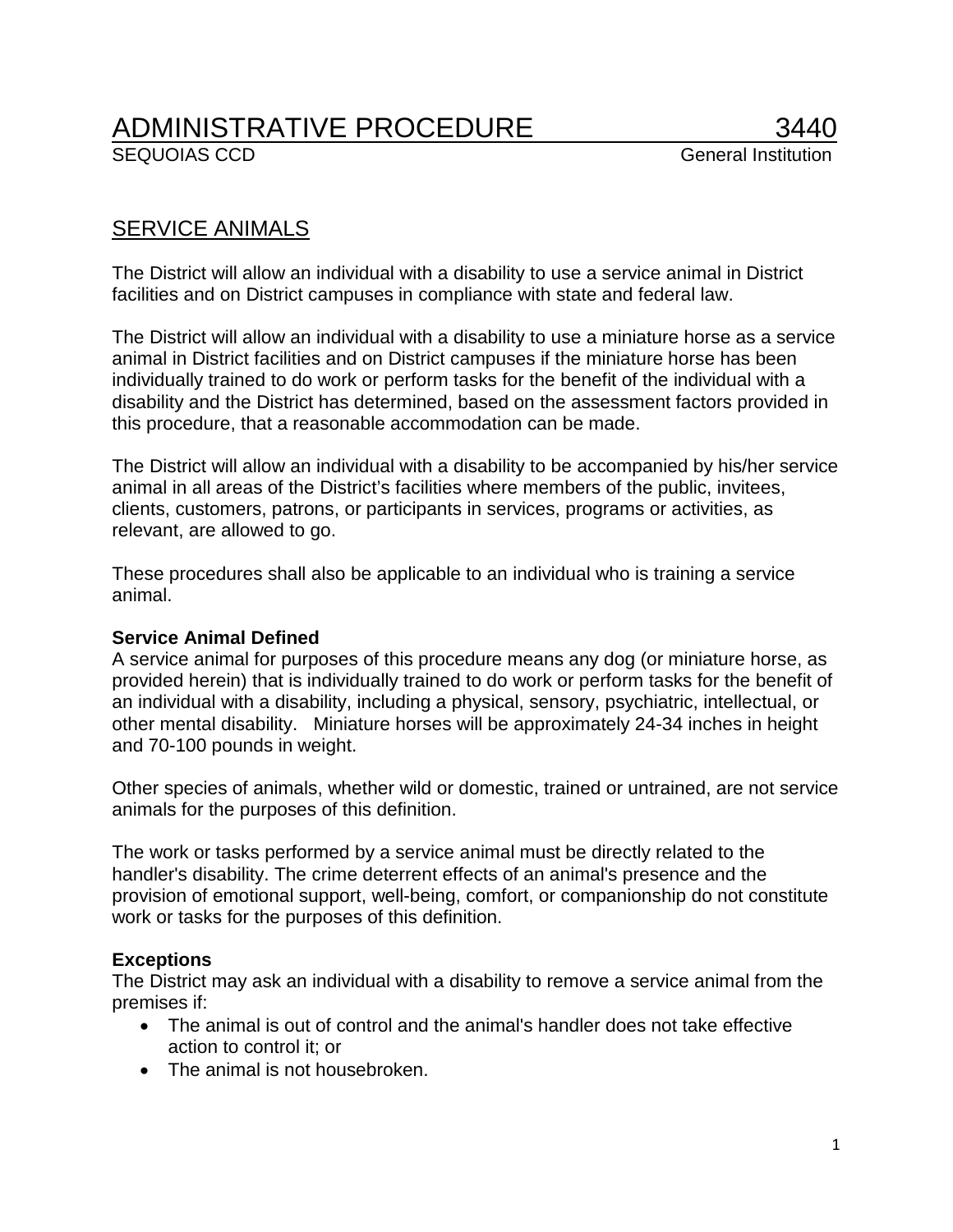If a service animal is excluded under one of these exceptions, the District will give the individual with a disability the opportunity to obtain goods, services, and accommodations or to participate in the service, program, or activity without having the service animal on the premises.

#### **Assessment Factors for Miniature Horses**

The District shall consider the following factors:

- The type, size, and weight of the miniature horse and whether the facility can accommodate these features;
- Whether the handler has sufficient control of the miniature horse;
- Whether the miniature horse is housebroken; and
- Whether the miniature horse's presence in a specific facility compromises legitimate safety requirements that are necessary for safe operation.

#### **Control**

The service animal must have a harness, leash, or other tether, unless either the handler is unable because of a disability to use a harness, leash, or other tether, or the use of a harness, leash, or other tether would interfere with the service animal's safe, effective performance of work or tasks, in which case the service animal must be otherwise under the handler's control (e.g., voice control, signals, or other effective means).

#### **Care or Supervision**

The District is not responsible for the care or supervision of the animal.

## **Inquiries by the District**

The District may make two inquiries to determine whether an animal qualifies as a service animal:

- Whether the animal is required because of a disability; and
- What work or task the animal has been trained to perform.

The District will not make either of these inquiries when it is readily apparent that an animal is trained to do work or perform tasks for an individual with a disability (e.g., the dog is observed guiding an individual who is blind or has low vision, pulling a person's wheelchair, or providing assistance with stability or balance to an individual with an observable mobility disability).

An individual may choose to produce a county service dog license or identification tag as proof that the animal is a service animal. Licensure or certification is not required in order to meet the definition of service animal under this procedure. There are no licensing or certification requirements for miniature horses.

#### **No Surcharge**

The District will not ask or require an individual with a disability to pay a surcharge, even if people accompanied by pets are required to pay fees, or to comply with other requirements generally not applicable to people without pets. If the District normally